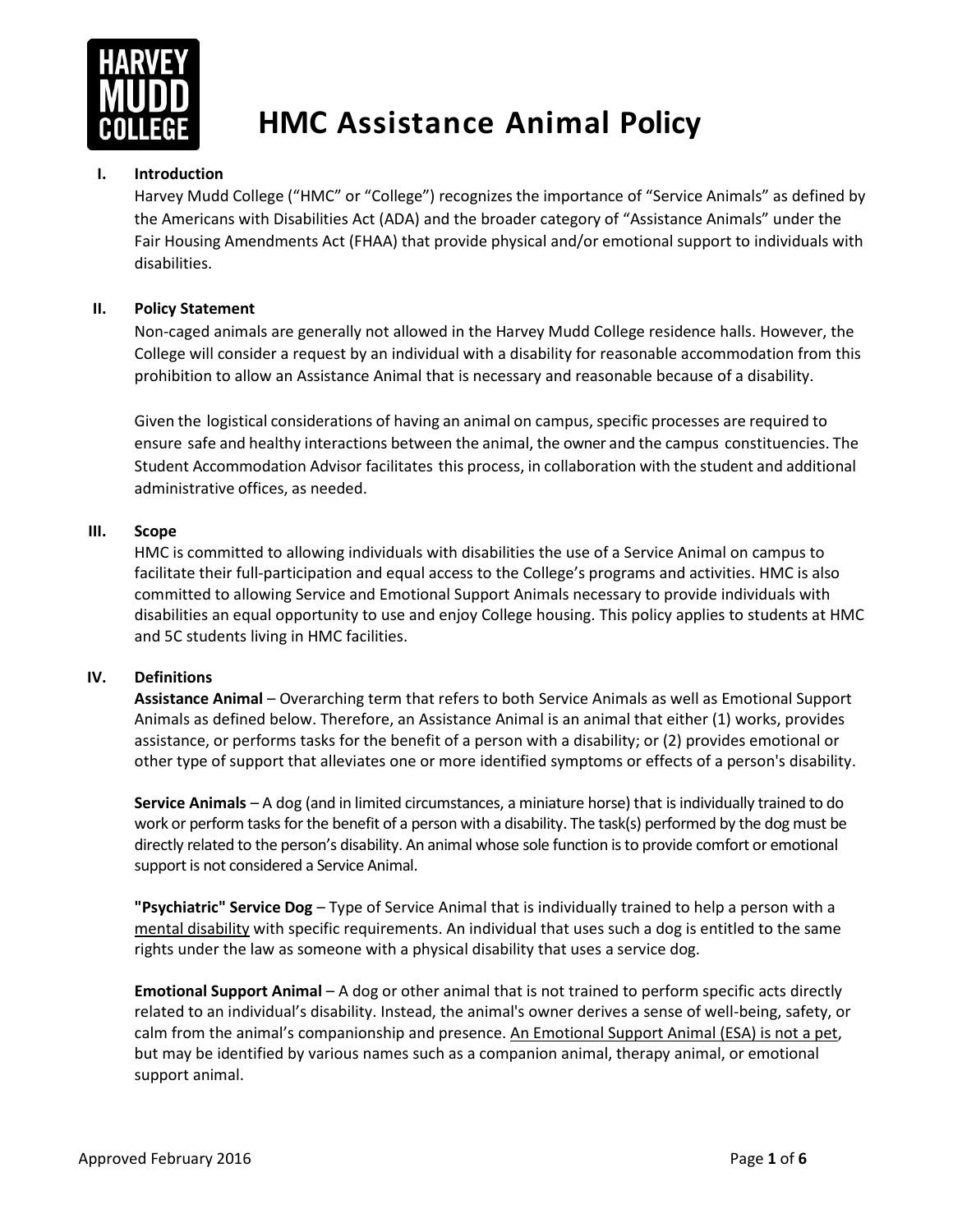**Owner** – The "Owner" is the individual who has requested the accommodation and has received approval to bring an Assistance Animal into College housing.

### **V. Provisions**

1) **Service Animal including Psychiatric Service Dog** – Service Animals are generally allowed to accompany their owners anywhere their owners are permitted on campus. Service Animals will be permitted to accompany people with disabilities in all areas of HMC's facilities, including College housing, where students, members of the public, and other participants in services, programs or activities are allowed to go. HMC does not require documentation, such as proof that the animal has been certified, trained, or licensed as a Service Animal. Individuals accompanied by a Service Animal on campus but who do not need any disability-related accommodations are not required to register with the Student Accommodation Advisor or the Division of Student Affairs (DSA), nor is such individual required to submit a request for a reasonable accommodation to receive access of his or her Service Animal.

However, when it is not readily apparent that a dog is a Service Animal, HMC staff may make the following inquiries to determine whether the dog qualifies as a Service Animal:

- i. Is the dog an Emotional Support Animal?
- ii. Is the dog required because of a disability?
- iii. What work or task has the dog been trained to perform?

A Service Animal must be housebroken (i.e., trained so that it controls its waste elimination, absent illness or accident) and must be kept under control by a harness, leash, or other tether, unless the person is unable to hold those, or such use would interfere with the Service Animal's performance of work or tasks. In such instances, the Service Animal must be kept under control by voice, signals, or other effective means.

HMC will assess requests for the use of miniature horses by people with disabilities on a caseby-case basis. Requests should be submitted to the Student Accommodation Advisor and, consistent with applicable laws, HMC may make modifications in its policies to permit their use if they meet certain criteria and have been individually trained to do work or perform tasks for the benefit of people with disabilities.

- 2) **Emotional Support Animal**  Emotional Support Animals (ESA) are generally not allowed to accompany persons with disabilities in all public areas of HMC as a Service Animal is allowed to do, but an Emotional Support Animal may reside in College housing, including accompanying such individual in all public or common use areas of College housing, when it may be necessary to afford the person with a disability an equal opportunity to use and enjoy College housing. Before an Emotional Support Animal can move into College housing with a person with a disability, a request must be submitted to the Student Accommodation Advisor and approval must be granted (preferably at least 30 days prior to move in). If the disability is not obvious, the Student Accommodation Advisor may require documentation from a licensed physician or mental health provider, including without limitation a qualified psychiatrist, social worker, or other mental health professional, to provide sufficient information for HMC to determine:
	- i. that the individual qualifies as a person with a disability (i.e., has a physical or mental impairment that substantially limits one or more major life activities); and
	- ii. that the Emotional Support Animal may be necessary to afford the person with a disability an equal opportunity to use and enjoy College housing (i.e., that the animal would provide emotional support or other assistance that would ameliorate one or more symptoms or effects of the disability).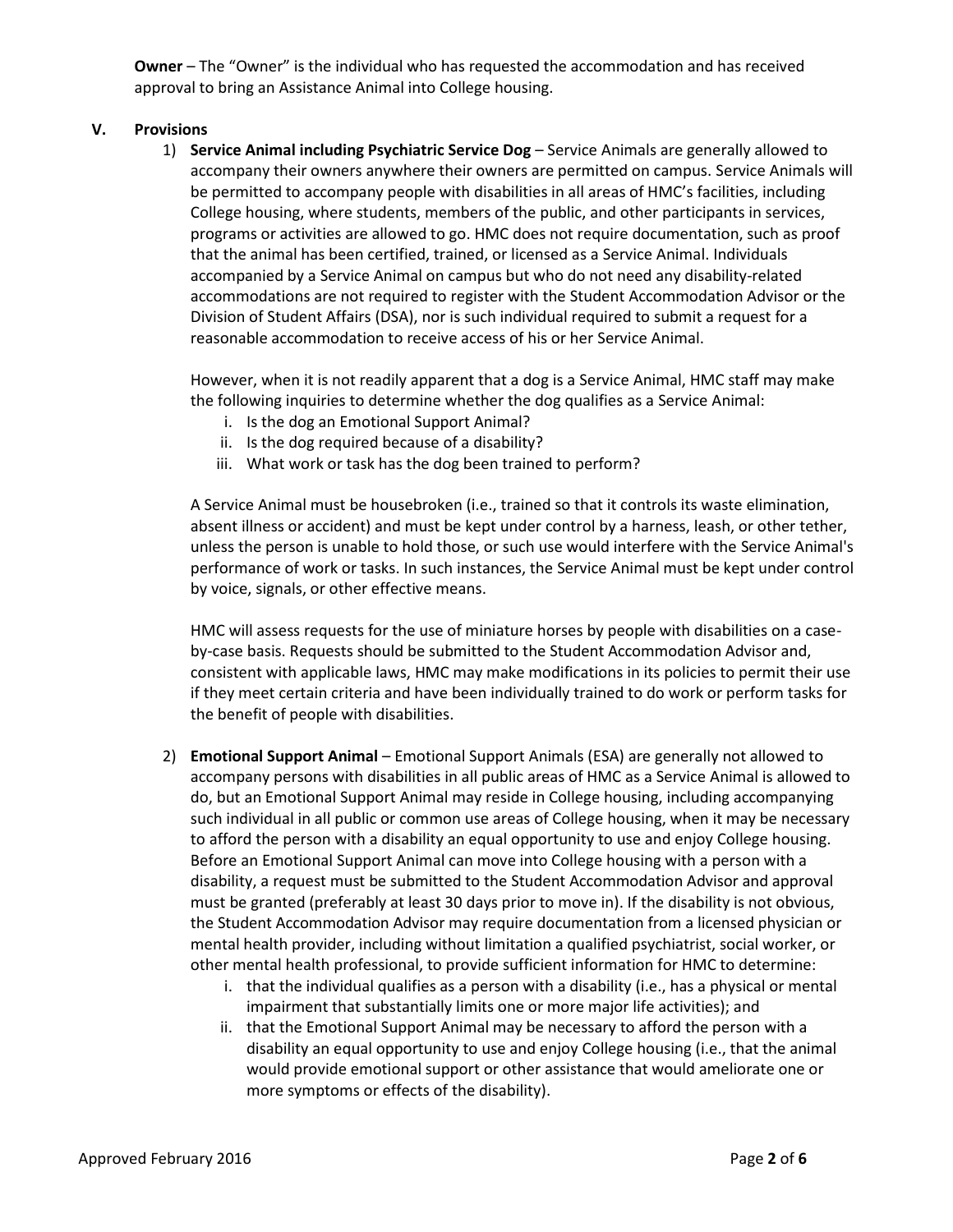As with Service Animals, Emotional Support Animals must be housebroken (i.e., trained so that it controls its waste elimination, absent illness or accident) and must be kept under control by a harness, leash, or other tether, unless the person is unable to hold those, or such use would interfere with the animal's performance of work or tasks. In such instances, the Emotional Support Animal must be kept under control by voice, signals, or other effective means.

# **VI. Process for requesting An Emotional Support Animal in College Housing**

The process for requesting Assistance Animals follows the general procedures set forth by the Student Accommodation Advisor, a member of the Division of Faculty. Contact the Student Accommodation Coordinator for additional information or refer to their website: [www.hmc.edu/student-life/disability](http://www.hmc.edu/student-life/disability-resources)[resources.](http://www.hmc.edu/student-life/disability-resources)

# **VII. Criteria for Determining if Presence of an Emotional Support Animal is Reasonable**

HMC housing is unique in several aspects including the mandatory assignment of roommates for many individuals and the mandate that individuals must share a room or suite in certain dorms. To ensure that the presence of Emotional Support Animals is not an undue administrative burden or fundamental alteration of College housing, HMC reserves the right to make necessary changes to provide an accommodation.

However, for all requests for Emotional Support Animals, the Student Accommodation Advisor shall nonetheless consult with Residential Life in making a determination on a case-by-case basis of whether the presence of an Emotional Support Animal is reasonable. A request for an Emotional Support Animal may be denied as unreasonable if the presence of the animal: (1) imposes an undue financial and/or administrative burden; (2) fundamentally alters College housing policies; and/or (3) poses a direct threat to the health and safety of others or would cause substantial property damage to the property of others, including College property.

HMC may consider the following factors, among others, as evidence in determining whether the presence of the animal is reasonable or in the making of housing assignments for individuals with Emotional Support Animals:

- 1) The animal's presence otherwise violates individuals' right to peace and quiet enjoyment;
- 2) The animal is not housebroken;
- 3) The animal's vaccinations are not up-to-date;
- 4) The animal poses or has posed in the past a direct threat to the individual or others such as aggressive behavior towards or injuring the individual or others; or
- 5) The animal causes or has caused excessive damage to housing beyond reasonable wear and tear.

HMC will not limit room assignments for individuals with Emotional Support Animals to any particular building or buildings because the individual needs an Emotional Support Animal because of a disability.

#### **VIII. Access to College Facilities By Emotional Support Animals**

Notwithstanding the restrictions set forth herein, both Service and Emotional Support Animals must be properly housed and restrained or otherwise under the dominion and control of the Owner at all times. No Owner shall permit the animal to go loose or run at large. If an animal is found running at large, the animal is subject to capture and confinement and immediate removal from the campus. An Emotional Support Animal must be contained within the privately assigned individual living accommodations (e.g. room, suite, apartment) except to the extent the individual is taking the animal out for natural relief. When outside the Owner's living accommodations, The Emotional Support Animal must be in an animal carrier or controlled by a leash or harness. Emotional Support Animals are not allowed in any College facilities other than residential facilities (e.g. dormitories, suites, apartments) to which the Owner is assigned.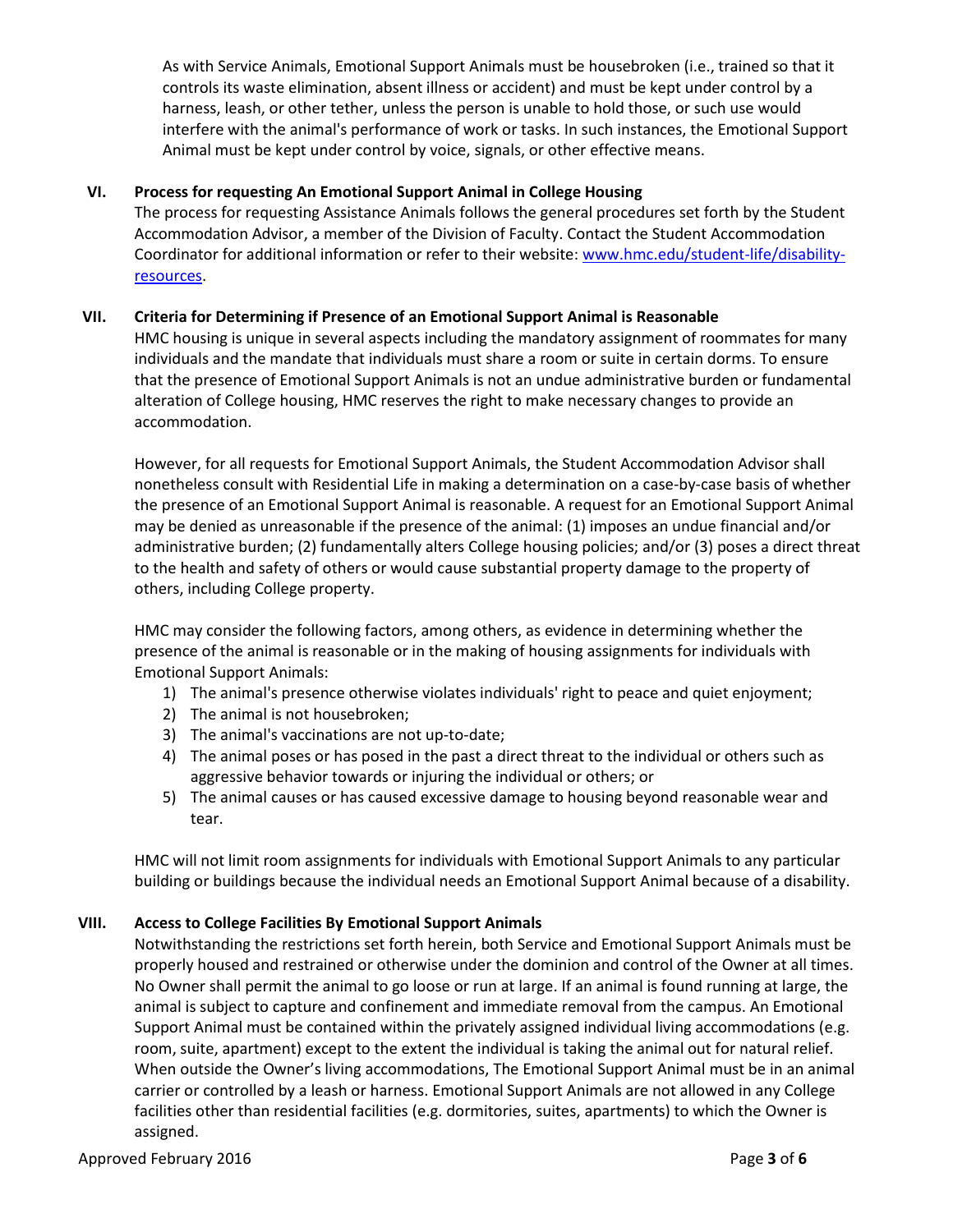### **IX. Responsibilities of Owners Approved To Use Emotional Support Animals**

If the College grants an individual's request to live with an Emotional Support Animal, the individual is solely responsible for the custody and care of the animal and must meet the following requirements:

- 1) The Owner must abide by current city, county, and state ordinances, laws, and/or regulations pertaining to licensing, vaccination, and other requirements for animals. It is the individual's responsibility to know and understand these ordinances, laws, and regulations. The College has the right to require documentation of compliance with such ordinances, laws, and/or regulations, which may include a vaccination certificate. The College reserves the right to request documentation showing that the animal has been licensed.
- 2) The Owner is required to clean up after and properly dispose of the animal's waste in a safe and sanitary manner and, when provided, must use animal relief areas designated by HMC.
- 3) The Owner is required to ensure the animal is well cared for at all times. Any evidence of mistreatment or abuse may result in immediate removal of the Assistance Animal and/or discipline for the individual.
- 4) HMC will not ask for or require an individual with a disability to pay a fee or surcharge for an approved Emotional Support Animal.
- 5) The Owner may be charged for any damage caused by his or her Emotional Support Animal beyond reasonable wear and tear to the same extent that it charges other individuals for damages beyond reasonable wear and tear. The Owner's living accommodations may also be inspected for fleas, ticks or other pests if necessary as part of the College's standard or routine inspections. If fleas, ticks or other pests are detected through inspection, the residence will be treated using approved fumigation methods by a College-approved pest control service. The Owner will be billed for the expense of any pest treatment above and beyond standard pest management in the residence halls. The College shall have the right to bill the individual's account for unmet obligations under this provision.
- 6) The Owner must fully cooperate with College personnel with regard to meeting the terms of this Policy and developing procedures for care of the animal (e.g., cleaning the animal, feeding/watering the animal, designating an outdoor relief area, disposing of feces, etc.).
- 7) Emotional Support Animals may not be left overnight in College housing to be cared for by any individual other than the Owner. If the Owner is to be absent from his/her dorm overnight or longer, the animal must be removed from campus. The Owner is responsible for ensuring that the Emotional Support Animal is contained, as appropriate, when the Owner is not present during the day while attending classes or other activities
- 8) The Owner agrees to abide by all equally applicable residential policies that are unrelated to the individual's disability such as assuring that the animal does not unduly interfere with the routine activities of the residence or cause difficulties for individuals who reside there.
- 9) The animal is allowed in College housing only as long as it is necessary because of the Owner's disability. The Owner must notify the Student Accommodation Advisor in writing if the Emotional Support Animal is no longer needed or is no longer in residence. To replace an Emotional Support Animal, the new animal must be necessary because of the Owner's disability and the Owner must follow the procedures in this Policy when requesting a different animal.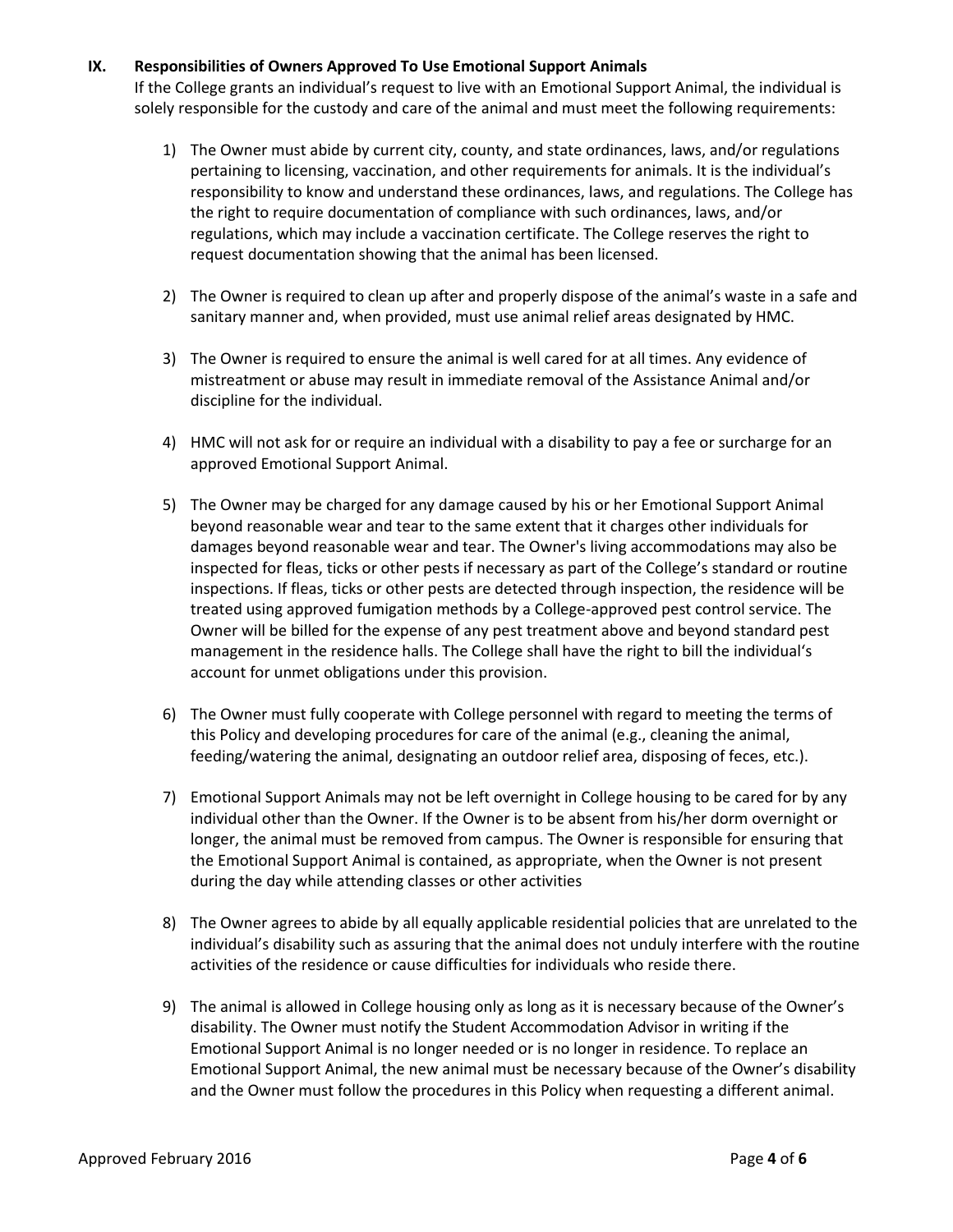- 10) HMC personnel shall not be required to provide care or food for any Emotional Support Animal including, but not limited to, removing the animal during emergency evacuation for events such as a fire alarm. Emergency personnel will determine whether to remove the animal and may not be held responsible for the care, damage to, or loss of the animal.
- 11) The individual must provide written consent for the Student Accommodation Advisor to disclose information regarding the request for and presence of the Emotional Support Animal to those individuals who may be impacted by the presence of the animal including, but not limited to, Residential Life personnel and potential and/or actual roommate(s)/neighbor(s). Such information shall be limited to information related to the animal and shall not include information related to the individual's disability.

# **X. Removal of an Emotional Support Animal**

The College may require the individual to remove an Emotional Support Animal from College housing if:

- 1) The animal poses a direct threat to the health or safety of others or causes substantial property damage to the property of others;
- 2) The animal's presence results in a fundamental alteration of a College program;
- 3) The Owner does not comply with the Owner's Responsibilities set forth above; or
- 4) The animal or its presence creates an unmanageable disturbance or interference with the College community.

The College will base such determinations upon the consideration of the behavior of the particular animal at issue, and not on speculation or fear about the harm or damages an animal may cause. Any removal of the animal will be done in consultation with the Student Accommodation Advisor and may be appealed to the Dean of the Faculty who will review requests in conjunction with the Vice President for Student Affairs and Dean of Students. The Owner will be afforded all rights of due process and appeal as outlined in that process.

Should the Emotional Support Animal be removed from the premises for any reason, the Owner is expected to fulfill his/her housing obligations for the remainder of the housing contract.

#### **XI. Guidelines for Members of the HMC Community**

To ensure equal access and nondiscrimination of people with disabilities, members of the HMC community must abide by the following practices:

- Allow Service Animals to accompany people with disabilities on campus
- **Allow Emotional Support Animals to accompany people with disabilities to the residential** facility which the Owner has been assigned;
- Do not ask for details about a person's disabilities;
- Do not pet an Assistance Animal, as it may distracts the animal from its work;
- Do not feed an Assistance Animal;
- Do not deliberately startle, tease, or taunt an Assistance Animal; and
- **Do not separate or attempt to separate an Owner from his/her Assistance Animal.**

If you have a disability that may be affected by the presence of animals, please contact the Student Accommodation Advisor. HMC is committed to ensuring that the needs of all people with disabilities are met and will determine how to resolve any conflicts or problems as expeditiously as possible.

#### **XII. Legal References**

- 1) Title II of the American with Disabilities Act
	- 4) California State Law
- 2) Section 504 of the Rehabilitation Act of 1973 5) California Fair Employment and Housing Act
- 3) Fair Housing Act